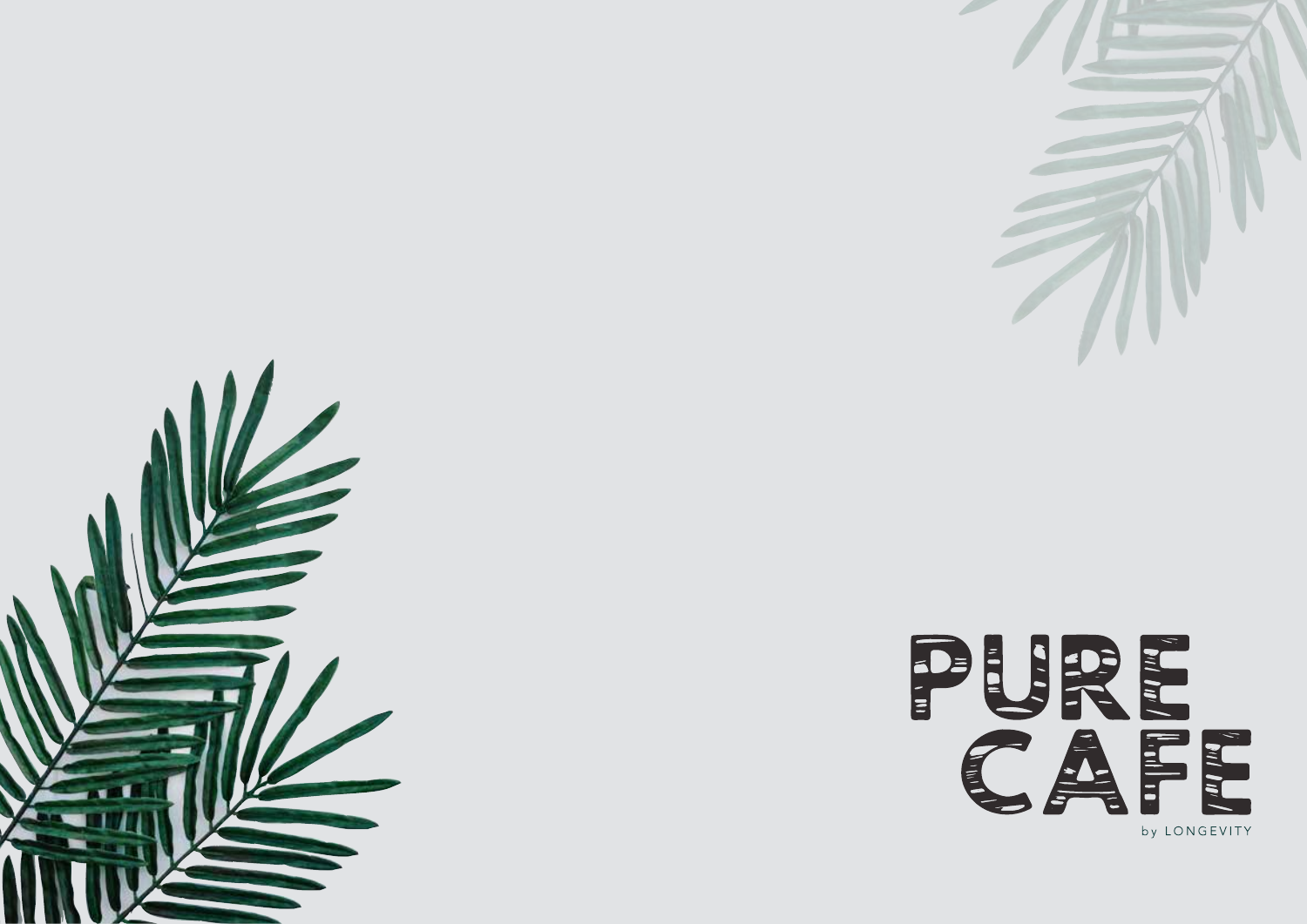### **couvert**

Selection of Breads with Marinated Olives, Carrots and Organic Olive Oil Seleção de Pães com Azeitonas Marinadas, Cenouras e Azeite Biológico 6.00€

#### **Snacks**

Vegetarian *Gyosas* with *Ponzu* Sauce *Gyosas* Vegetarianas com Molho Ponzu 9.00€

Dehydrated Vegetables with Garlic, Olive Oil and Fine Herbs Mavonnaise Vegetais Desidratados com Maionese de Azeite. Alho e Fryas Finas 9.50€

> Longevity Ketogenic Salad Salada Cetogénica Longevity 8.00€

Traditional Hummus Trilogy with Beetroot, Curry and Whole Wheat Nachos Trilogia Tradicional de Húmus com Beterraba, Caril e Nachos Integrais 9.00€

> Octopus with Chopped Peppers and Kumquat Polvo com Picadinho de Pimentos e Kumquat 9.00€

# **Saladas | Salads**

Chicken, Smoked Salmon or Prawns Ceasar Salad (Lettuce with Tomato, Egg, Anchovies in Olive Oil, Parmesan, Spelt Puff, seasoned with Caesar Sauce) Salada Ceasar de Frango, Salmão Fumado ou Camarão (Alface com Tomate, Ovo, Anchovas em Azeite, Parmesão e Puff de Espelta temperada com Molho Caesar) 16.00€

> *Fomate Rosa Carpaccio with Mozzarella, Arugula and Goji Berries* seasoned with Pesto Sauce

Carpaccio de Tomate Rosa com *Mozzarella*. Rúcula e Bagas de Goji temperado com Molho Pesto

16.00€

Tuna *Tataki* with Sesame, Mango, Pitaya and Lettuce seasoned with Passion Fruit Vinaigrette Tataki de Atum com Sésamo, Manga, Pitaya e Alface temperado com Vinagrete de Maracujá 16.00€

Saracen Wheat with Organic Vegetables, Pickled Egg and Hazelnuts seasoned with Pomegranate Vinaigrette Trigo Sarraceno com Legumes Biológicos. Ovo em Pickle e Avelãs temperado com Vinagrete de Romã 15.00€

### **Sopa | Soup**

Vegetable Soup Sopa de Legumes 5.00€

> Cold Soup Sopa Fria 6.00€

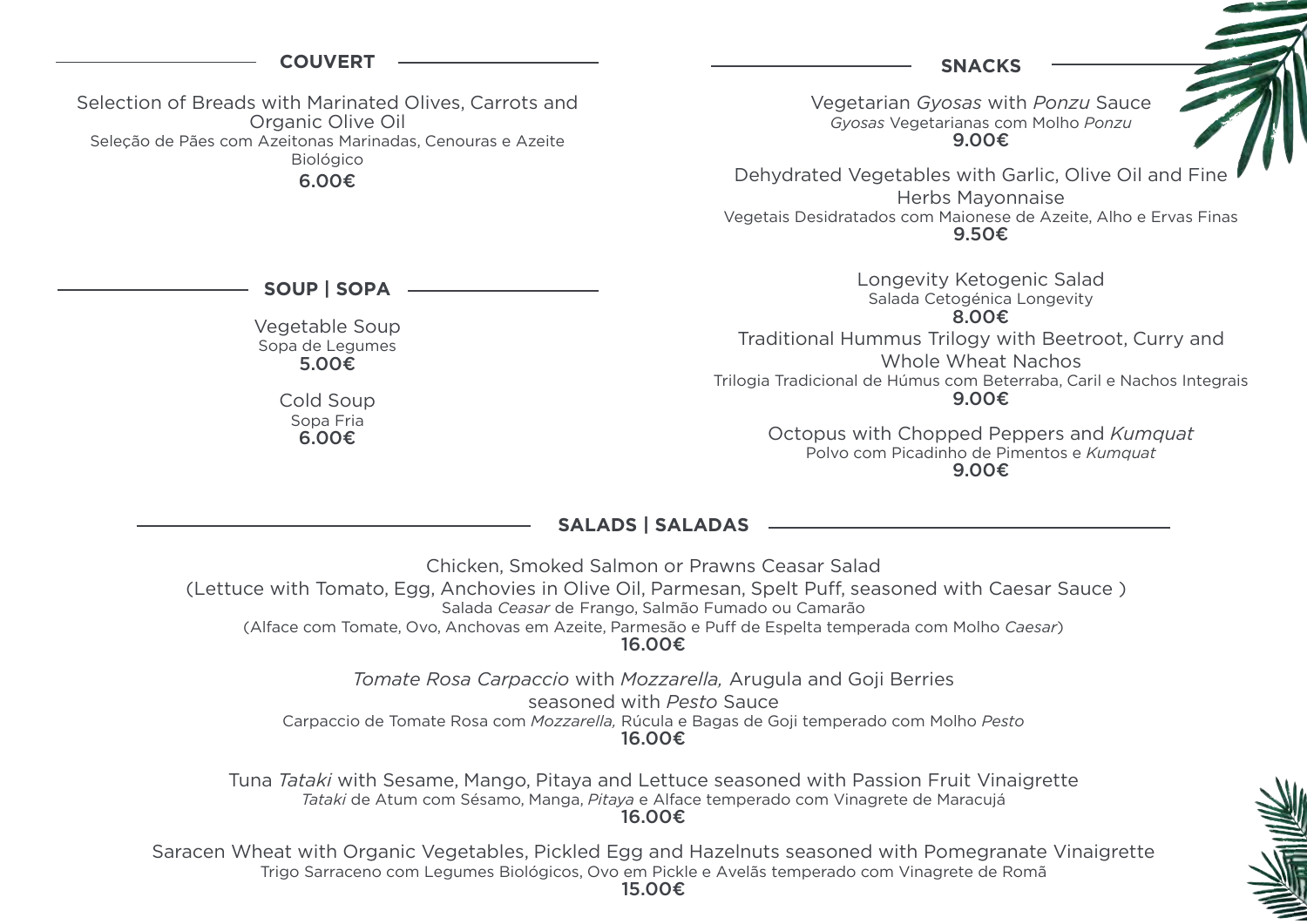# **Sanduíches | Sandwiches**

Whole Wheat Chicken Club Sandwich | Sanduíche Club Integral de Frango *(Lettuce with Tomato, Egg and Chicken seasoned with Olive Oil Mayonnaise)* (Alface com Tomate, Ovo e Frango temperada com Maionese com Azeite)

12.00€

Whole Wheat Vegetarian Club Sandwich | Sanduíche Club Integral Vegetariana (Cream Cheese with Avocado, Egg, Lettuce, Tomato and Pesto Sauce) (Queijo Creme com Abacate, Ovo, Alface, Tomate e Molho Pesto)

#### 12.00€

Smoked Salmon Sandwich with Cream Cheese, Arugula, Gherkins and Capers on Poppy Seed Bread Sanduíche de Salmão Fumado com Queijo Creme, Rúcula, Cornichões e Alcaparras em Pão de Sementes de Papoila 14.00€

> Beef Burger with Coleslaw salad on Whole Wheat Bolo do Caco Hambúrguer de Novilho com Salada Coleslaw em Bolo do Caco Integral 16.00€

Buck *Magret* with *Dijon* Mustard, Mung Beans, Aromatic Herbs Sprouts and *Teriyaki* Sauce on Bao Bread *Magret* de Pato com Mostarda *Dijon*, Feijão Mungo, Rebentos de Ervas Aromáticas e Molho Teriyaki em Pão Bao

15.00€

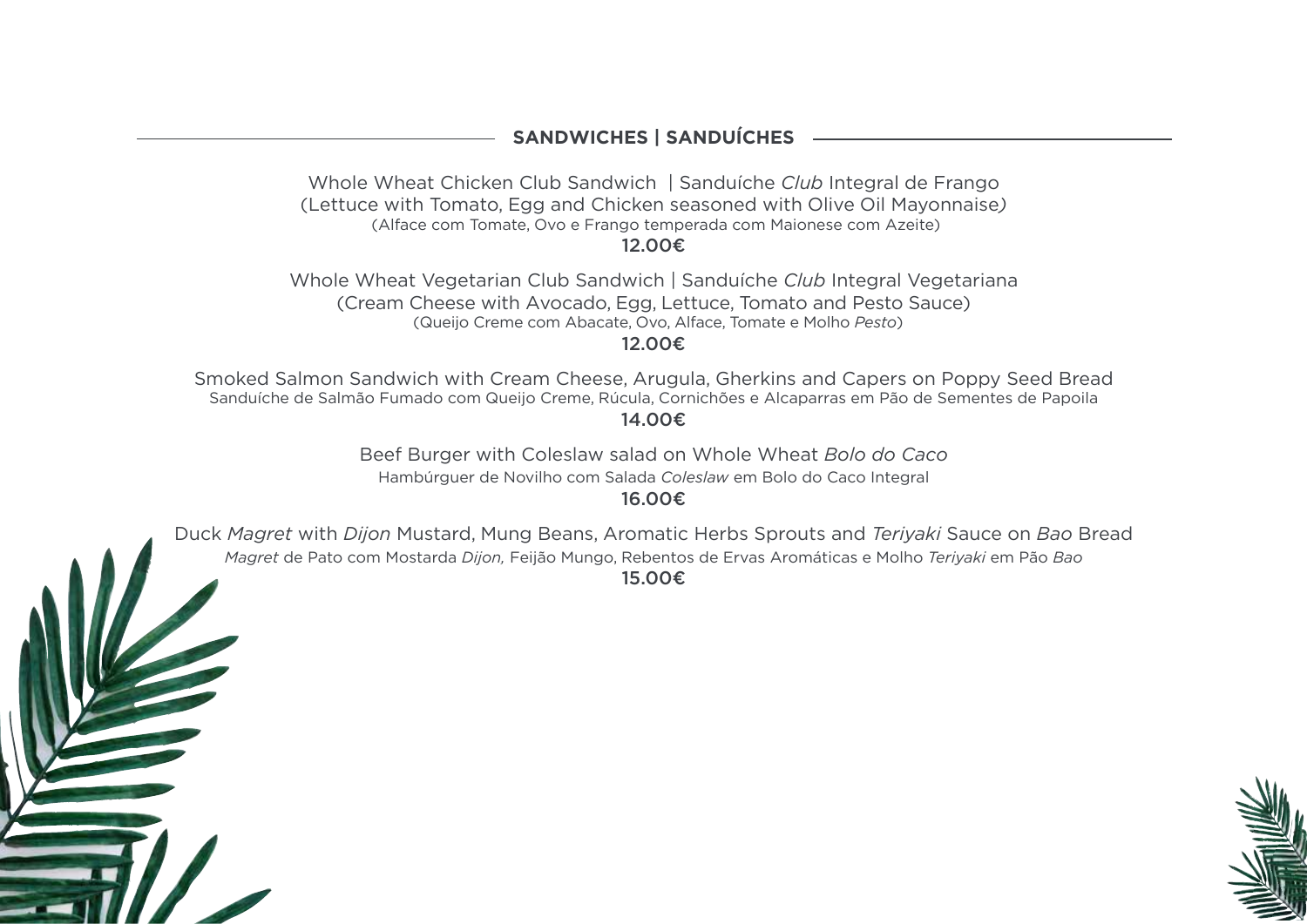**FISH | PEIXE** 

Classic Ceviche with Tiger Milk, Algae and Sweet Potato Ceviche Clássico com Leite de Tigre, Algas e Batata-doce 21.00€

Tuna with Beetroot, Sesame, *Azuki* Beans and Captain Kombucha Coconut Atum com Beterraba, Sésamo, Feijão Azuki e Captain Kombucha Coco 21.00€

> Fish and Seafood *Cataplana* with *Thai* Jasmin Rice Cataplana de Peixe e Marisco com Arroz Thai de Jasmim 48.00€/2pax

# **MEAT | CARNE**

Chicken Breast with Organic Beetroot and Vegetable Rice Peito de Frango com Arroz Biológico de Beterraba e Vegetais 22.00€

*Ravioli* Turkey Breast with *Ricotta* and Spinach Whole Wheat *Ravioli* Peito de Perú com Ravioli Integral de Ricotta e Espinafres 22.00€



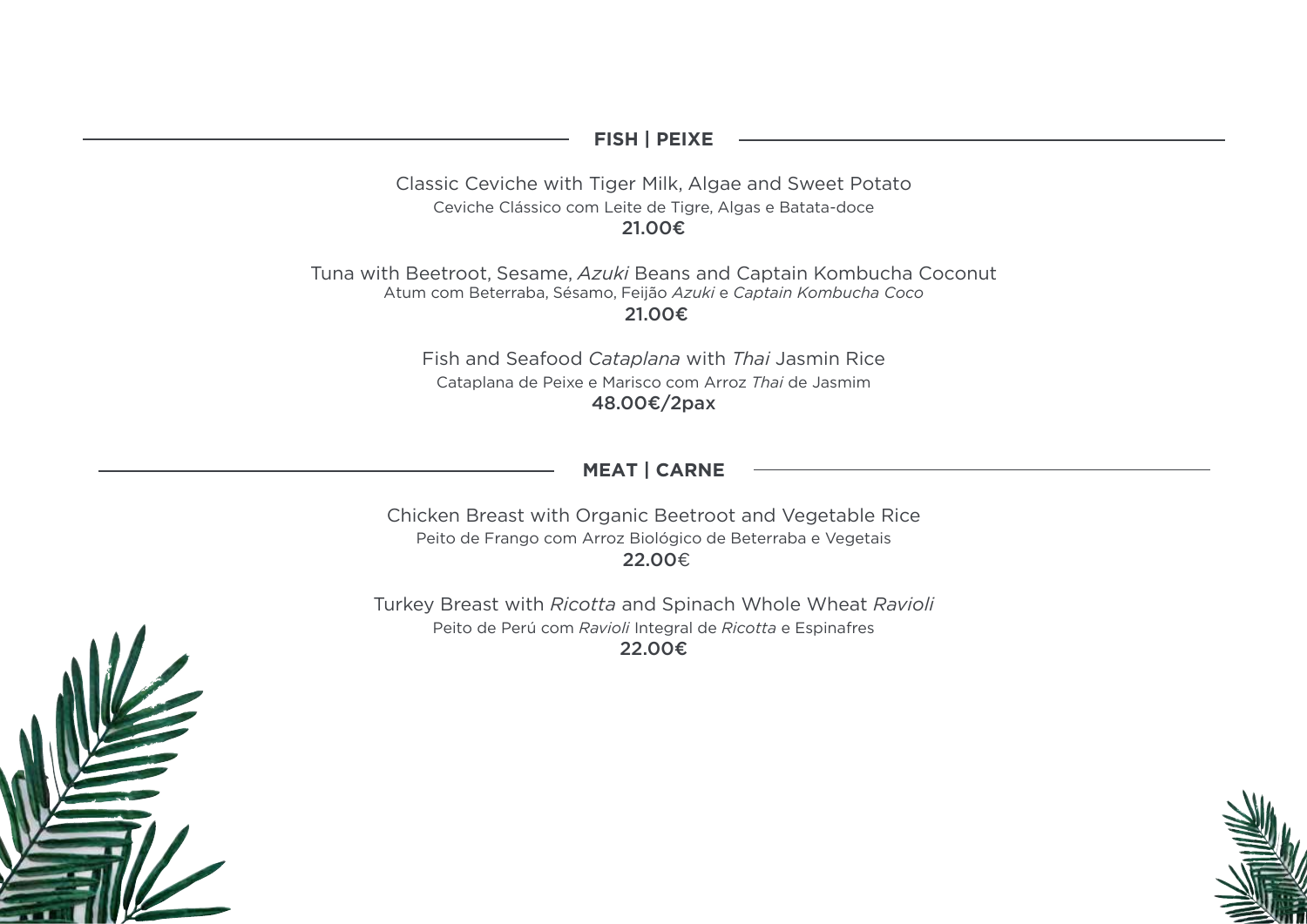

Dried Tomato Whole Wheat Pasta with Feta Cheese, Organic Vegetables and Pesto Sauce *Pesto* Massa Integral de Tomate Seco com Quejo Feta, Vegetais Biológicos e Molho Pesto 21.00€

> Whole Wheat Pizza with Vegetable Curry and Mint Sauce Pizza Integral de Caril de Legumes e Molho de Menta 21.00€



# **DESSERTS | SOBREMESAS**

Fruit Ice Cream Popsicles Gelados de Fruta 6.00€

**Sliced Fruit Platter with Acaí Sorbet** Prato de Fruta Laminada com Sorbet de Açaí 9.00€

**Banana Verde Cake with Avocado and Lime Sorbet** Bolo de Banana Verde com Sorbet de Abacate e Lima 11.00€